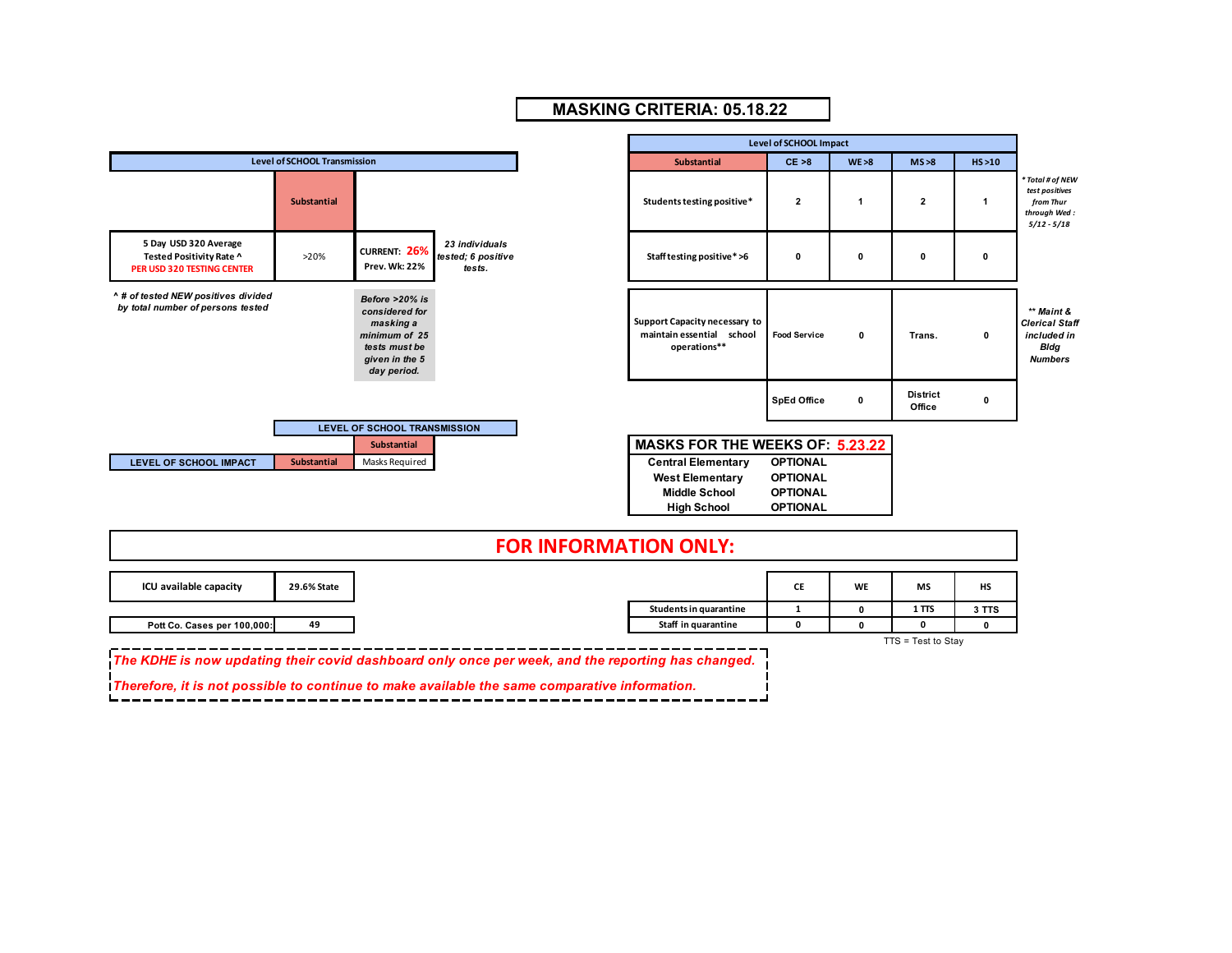|                      |                         |                   |                | <b>TESTS ADMINISTERED</b> |              |               |
|----------------------|-------------------------|-------------------|----------------|---------------------------|--------------|---------------|
| Date                 | # New                   | Total #           | % Positive     | Antigens                  | <b>PCRs</b>  | Veritor       |
|                      | <b>Postives</b>         | <b>Tested</b>     |                |                           |              |               |
| 3-Jan                | 5                       | 17                | 29.41%         | 17                        | 2            | 0             |
| 4-Jan                | 8                       | 30                | 26.67%         | 30                        | 14           | 0             |
| 5-Jan                | 0                       | 22                | 0.00%          | 22                        | $\mathbf{1}$ | 0             |
| 6-Jan                | 7                       | 25                | 28.00%         | 25                        | 18           | 0             |
| 7-Jan                | 5                       | 72                | 6.94%          | 72                        | 6            | 0             |
| 10-Jan               | 25                      | 107               | 23.36%         | 107                       | 16           | $\mathfrak z$ |
| 11-Jan               | 14                      | 107               | 13.08%         | 107                       | 14           | 3             |
| 12-Jan               | 16                      | 123               | 13.01%         | 123                       | 9            | 1             |
| 13-Jan               | 25                      | 114               | 21.93%         | 114                       | 25           | $\mathbf{1}$  |
| 14-Jan               | 16                      | 103               | 15.53%         | 103                       | 22           | 1             |
| 18-Jan               | 34                      | 124               | 27.42%         | 124                       | 7            | 0             |
| 19-Jan               | 21                      | 82                | 25.61%         | 82                        | 15           | 0             |
| 20-Jan               | 14                      | 41                | 34.15%         | 41                        | 10           | 0             |
|                      | 17                      | 64                | 26.56%         | 64                        | 10           | 1             |
| 21-Jan               |                         |                   |                |                           |              |               |
| 24-Jan               | 25                      | 84                | 29.76%         | 84                        | 52           | 2             |
| 25-Jan               | 5                       | 43                | 11.63%         | 43                        | 12           | 3             |
| 26-Jan               | 11                      | 48                | 22.92%         | 48                        | 8            | 2             |
| 27-Jan               | 3                       | 26                | 11.54%         | 26                        | 8            | 7             |
| 28-Jan               | 8                       | 32                | 25.00%         | 32                        | $\mathbf{1}$ | 0             |
| 31-Jan               | 8                       | 62                | 12.90%         | 62                        | 9            | 0             |
| 1-Feb                | 5                       | 29                | 17.24%         | 29                        | 6            | 0             |
| 3-Feb                | 3                       | 24                | 12.50%         | 24                        | 7            | 0             |
| 4-Feb                | 3                       | 20                | 15.00%         | 20                        | 9            | 1             |
| 7-Feb                | 2                       | 25                | 8.00%          | 23                        | 9            | $\mathbf{1}$  |
| 8-Feb                | 2                       | 21                | 9.52%          | 7                         | 18           | 0             |
| 9-Feb                | 3                       | 11                | 27.27%         | 7                         | 7            | 1             |
| 10-Feb               | 0                       | 3                 | 0.00%          | 0                         | 3            | 0             |
| 11-Feb               | $\overline{c}$          | 18                | 11.11%         | 7                         | 10           | 1             |
| 14-Feb               | 8                       | 21                | 38.10%         | 17                        | 9            | 0             |
| 15-Feb               | 1                       | 10                | 10.00%         | 10                        | 4            | 0             |
| 16-Feb               | 1                       | 16                | 6.25%          | 15                        | 4            | 1             |
| 17-Feb               | 0                       | 2                 | 0.00%          | 2                         | 0            | 0             |
|                      |                         |                   |                |                           | 4            |               |
| 18-Feb<br>21-Feb     | 0<br>0                  | 5<br>$\mathbf{1}$ | 0.00%<br>0.00% | 2<br>0                    | $\mathbf{1}$ | 0<br>0        |
|                      |                         |                   |                |                           |              |               |
| 22-Feb               | 0                       | 7                 | 0.00%          | 4                         | 3            | 0             |
| $23$ -Feb            | 2                       | 8                 | 25.00%         | 5                         | 4            | 0             |
| 24-Feb               | 0                       | 2                 | 0.00%          | 2                         | 0            | 0             |
| 25-Feb               | 0                       | 7                 | 0.00%          | 6                         | 1            | 0             |
| 28-Feb               | $\overline{\mathbf{c}}$ | 9                 | 22.22%         | 5                         | 5            | 0             |
| 1-Mar                | 0                       | 3                 | 0.00%          | 1                         | 2            | 0             |
| 2-Mar                | 0                       | 0                 | 0.00%          | 1                         | 0            | 0             |
| 3-Mar                | 0                       | 3                 | 0.00%          | 3                         | 10           | 0             |
| 4-Mar                | 0                       | 0                 | 0.00%          | 0                         | 0            | 0             |
| 7-Mar                | 0                       | 6                 | 0.00%          | 4                         | 4            | 0             |
| 8-Mar                | 0                       | 2                 | 0.00%          | $\overline{c}$            | 2            | 1             |
| 9-Mar                | 0                       | 13                | 0.00%          | 13                        | 3            | 0             |
| 21-Mar               | 0                       | 2                 | 0.00%          | 1                         | 1            | 1             |
| 22-Mar               | 0                       | 0                 | 0.00%          | 0                         | 0            | 0             |
| 23-Mar               | 0                       | 4                 | 0.00%          | 1                         | $\mathbf{1}$ | 4             |
| 24-Mar               | 0                       | 4                 | 0.00%          | 2                         | 2            | 0             |
| 25-Mar               | 0                       | 1                 | 0.00%          | 0                         | 1            | 1             |
| 28-Mar               | 0                       | 2                 | 0.00%          | 1                         | 1            | 0             |
| 29-Mar               | 0                       | 0                 | 0.00%          | 0                         | 0            | 0             |
| 30-Mar               | 0                       | 0                 | 0.00%          | 0                         | 0            | 0             |
|                      |                         |                   |                |                           |              |               |
| 31-Mar               | 0                       | 1                 | 0.00%          | 1<br>0                    | 0            | 0<br>0        |
| 1-Apr                | 0                       | 1                 | 0.00%          |                           | 1            |               |
| 4-Apr                | 0                       | 0                 | 0.00%          | 0                         | 0            | 0             |
| 5-Apr                | 0                       | 1                 | 0.00%          | 1                         | 0            | 0             |
| 6-Apr                | 0                       | 0                 | 0.00%          | 0                         | 0            | 0             |
| 7-Apr                | 0                       | 0                 | 0.00%          | 0                         | 0            | 0             |
| 8-Apr                | 0                       | 1                 | 0.00%          | 0                         | 1            | 1             |
| 11-Apr               | 0                       | 0                 | 0.00%          | 0                         | 0            | 0             |
| 12-Apr               | 0                       | 1                 | 0.00%          | 0                         | 0            |               |
| 13-Apr               | 0                       | 1                 | 0.00%          | 1                         | 1            | 0             |
| $14-Apr$             | 0                       | 1                 | 0.00%          | 1                         | 0            | 1             |
| 19-Apr               | 0                       | 1                 | 0.00%          | 0                         | 0            | 1             |
| 20-Apr               | 0                       | 2                 | 0.00%          | 1                         | 0            | 1             |
| 21-Apr               | 0                       | 0                 | 0.00%          | 0                         | 0            | 0             |
| 22-Apr               | 0                       | 0                 | 0.00%          | 0                         | 0            | 0             |
| 25-Apr               | 0                       | 0                 | 0.00%          | 0                         | 0            | 0             |
| 26-Apr               | 0                       | 4                 | 0.00%          | 4                         | 4            | 0             |
| 27-Apr               | 0                       | 0                 | 0.00%          | 0                         | 0            | 0             |
| 28-Apr               | 1                       | 3                 | 33.33%         | 0                         | 1            | 3             |
| 29-Apr               | 0                       | 2                 | 0.00%          | 2                         | 0            | 0             |
| 2-May                | 0                       | 0                 | 0.00%          | 0                         | 0            | 0             |
| 3-May                | 0                       | 2                 | 0.00%          | 1                         | 0            | 1             |
| 4-May                | 0                       | 1                 | 0.00%          | 1                         | 0            | 0             |
| 5-May                | 0                       | 2                 | 0.00%          | 2                         | 0            | 0             |
|                      | 0                       | 0                 |                | 0                         |              |               |
| 6-May                |                         |                   | 0.00%          |                           | 0            | 0             |
| 9-May                | 0                       | 2                 | 0.00%          | 1                         | 2            | 1             |
| 10-May               | 0                       | 0                 | 0.00%          | 0                         | 0            | 0             |
| 11-May               | 2                       | 5                 | 40.00%         | 3                         | 2            | 1             |
| 12-May               | 1                       | 5                 | 20.00%         | 4                         | 1            | 1             |
| $\overline{1}$ 3-May | 1                       | 5                 | 20.00%         | 2                         | 1            | 2             |
| 16-May               | 4                       | 9                 | 44.44%         | 6                         | 7            | 0             |
| 17-May               | 0                       | 3                 | 0.00%          | 3                         | 2            | O             |
| 18-May               | 0                       | 1                 | 0.00%          | 1                         | 0            | 0             |
|                      | #Positive               | #Tested           | % Positive     | Antigens                  | <b>PCRs</b>  | Veritor       |
| TOTALS               | 310                     | 1659              | 18.69%         | 1553                      | 398          | 44            |
|                      | 3.56                    | 19.07             | 18.69%         | 18.1                      | 4.8          | 0.6           |
|                      |                         |                   |                |                           |              |               |
| Averages:            | May 12-18               |                   |                |                           |              |               |



**Beginning with Jan. 24 only first time positives are being reported. Positive test percentage is figured as the # of NEW positives divided by number tested**